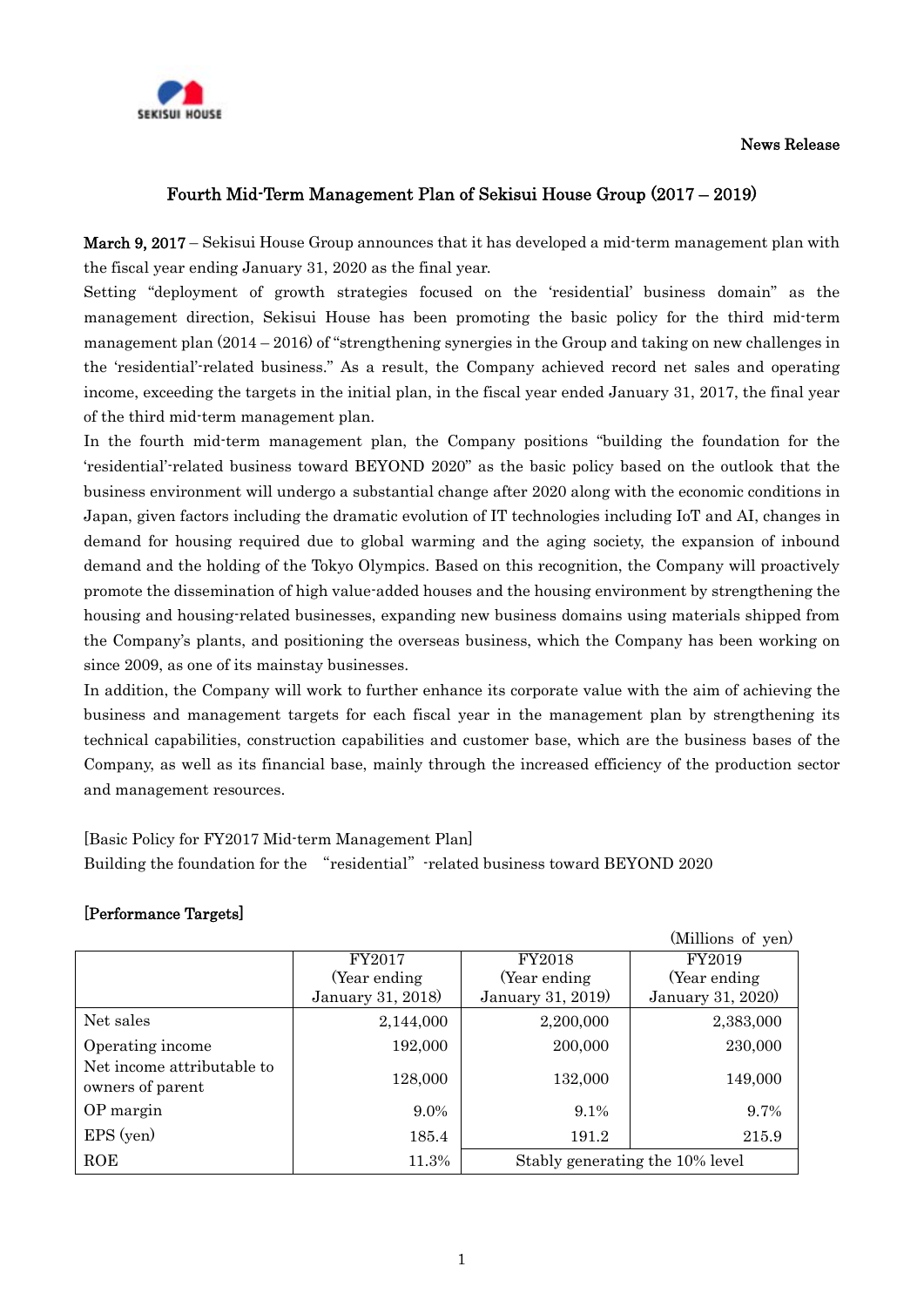

## [Business Strategies of Sekisui House]

Sekisui House Group will promote four business models in the FY2017 mid-term management plan by adding the overseas business, which has grown into one of the mainstay businesses, to the three business of built-to-order, supplied housing and development, which are the existing business models.

### <Built-to-Order Business>

The Group will continue to promote the dissemination and sales expansion of Green First Zero (Net Zero Energy House), which has been leading the industry, and will strengthen the product appeal of the IS Series, the steel frame house with the Company's original exterior wall Dyne Concrete, and the Shawood wooden house utilizing the Bellburn original high-grade earthenware exterior wall, and expand the sales of 3- and 4-story houses through the all-out area marketing of rental housing.

The Group will also expand the business domains by taking advantage of the strength of materials shipped from its plants in developing the built-to-order business for accommodations that will be directly linked to inbound demand and respond to various forms and business using the useful land of CRE and PRE.

#### <Supplied Housing Business>

The Group will enhance renovation (large-scale remodeling) services that provide not only maintenance-type renovation as before but also lifestyle proposal-type renovation. In custom detached houses, the Group divided Sekisui House Remodeling, Ltd. into three companies last year to conduct more community-based business activities and, at the same time, is strengthening remodeling for rental housing, demand for which is growing mainly in urban areas, with the aim of enhancing business performance by expanding the business base for remodeling.

In the real estate management fees business, the Group aims to increase the asset value of its properties by improving the quality of the management business in order to maintain the high occupation rate and strengthen the SumStock business and the real estate brokerage business, which will respond to the distribution market of existing houses that is expected to expand further in the future.

#### <Development Business>

The Group will promote the business with a focus on development that will increase the asset turnover ratio by carefully selecting valuable land. In houses for sale, the Group will differentiate its products by actively developing smart towns and focusing on becoming more beautiful over time. In the condominiums business, the Group will fully enforce area strategies and work actively to disseminate eco-friendly condominiums at the same time. In the urban redevelopment business, the Group will continue to supply properties stably to two REITs, namely Sekisui House Reit, Inc. and Sekisui House SI Residential Investment Corporation, to increase the asset turnover ratio and generate profits.

#### <Overseas Business>

The overseas business of the Company remains steady because the earnings base has been built in the United States and Australia as a result of developing the business internationally in the four countries of Australia, the United States, China and Singapore, starting with business advancement in Australia in